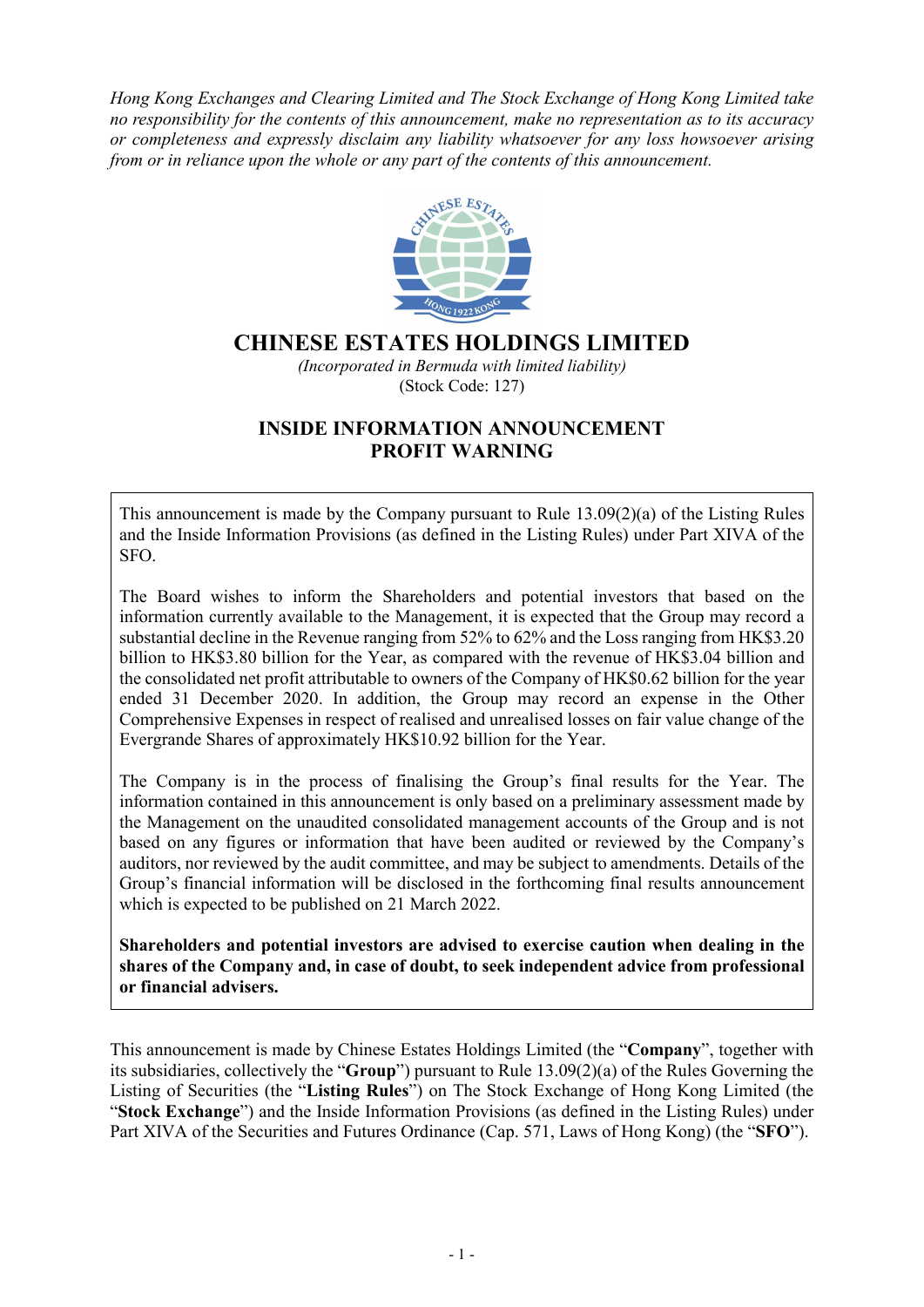The board of directors of the Company (the "**Board**") wishes to inform the shareholders of the Company (the "**Shareholders**") and potential investors that based on the information currently available to the management of the Company (the "**Management**"), it is expected that the Group may record a substantial decline in the revenue (the "**Revenue**") ranging from 52% to 62% and a consolidated net loss attributable to owners of the Company (the "**Loss**") ranging from HK\$3.20 billion to HK\$3.80 billion for the year ended 31 December 2021 (the "**Year**"), as compared with the revenue of HK\$3.04 billion and the consolidated net profit attributable to owners of the Company of HK\$0.62 billion for the year ended 31 December 2020.

Following are a number of reasons which led to the substantial decline in the Revenue and resulted in the Loss:-

- (1) Decrease in the Revenue and the profit derived from dividend income from listed and unlisted equity investments. During the Year, the Group recorded dividend income of approximately HK\$0.16 billion (2020: HK\$1.97 billion) from the shares of China Evergrande Group (listed on the Stock Exchange) (stock code: 3333) ("**China Evergrande**") (the "**Evergrande Shares**"), held by the Group that was recorded in the Revenue. Dividend income for the Year represented 2020 final dividend (2020: 2019 and 2018 final dividends) from the Evergrande Shares, the decrease was mainly due to the decrease in both China Evergrande's profit attributable to the shareholders and its dividend payout ratio (year 2020 was less than respective year 2019 and year 2018).
- (2) Results in the segment of investments and treasury products at fair value through profit or loss ("**FVTPL**") turned from profit to loss. The loss mainly comprised realised and unrealised losses of securities investments and treasury products recorded as financial assets measured at FVTPL. During the Year, the Group disposed of certain securities investments and treasury products (the "**Disposal**") which mainly comprised equity securities, bonds and structured products. As a result of the Disposal, it is estimated that a net realised loss of approximately HK\$1.50 billion (2020: HK\$0.41 billion) would be recognised in profit or loss for the Year. In addition, net unrealised loss on the fair value changes on the remaining securities investments and treasury products for the Year would be estimated to be approximately HK\$0.95 billion (2020: minimal unrealised gain) and recognised in profit or loss for the Year.
- (3) Decrease in other income. During the Year, the amount of dilapidations settlement received from tenants in respect of investment properties in the United Kingdom is minimal (2020: surrender premium and dilapidations settlement in aggregate of HK\$0.25 billion, mainly represented the amount received in respect of an anchor tenant of an investment property in the United Kingdom surrendered the lease in the year 2020 which was an one-off item).

The substantial decline in the Revenue and the Loss constitute profit warning and inside information of this announcement. In addition, the Group may record an expense in the consolidated other comprehensive expenses (the "**Other Comprehensive Expenses**") for the Year. Reference is made to the Company's announcement dated 7 January 2022, it is expected that the Group would record an other comprehensive expense of approximately HK\$10.92 billion for the Year, which represented realised loss and unrealised loss on fair value change of the Evergrande Shares of approximately HK\$7.87 billion (inclusive of transaction costs) and approximately HK\$3.05 billion respectively. The Group believes that the decrease in share price of China Evergrande for the Year, among others, was owing to liquidity and going concern issues, decline in profitability and reduced dividend payout ratio of China Evergrande, and the tightening gearing policy over the real estate developers in the People's Republic of China. Realised gain/loss on fair value change is a cash item while unrealised fair value change is a non-cash item and will not affect the cash flow of the Group.

The Company is in the process of finalising the Group's final results for the Year. The information contained in this announcement is only based on a preliminary assessment made by the Management on the unaudited consolidated management accounts of the Group and is not based on any figures or information that have been audited or reviewed by the Company's auditors, nor